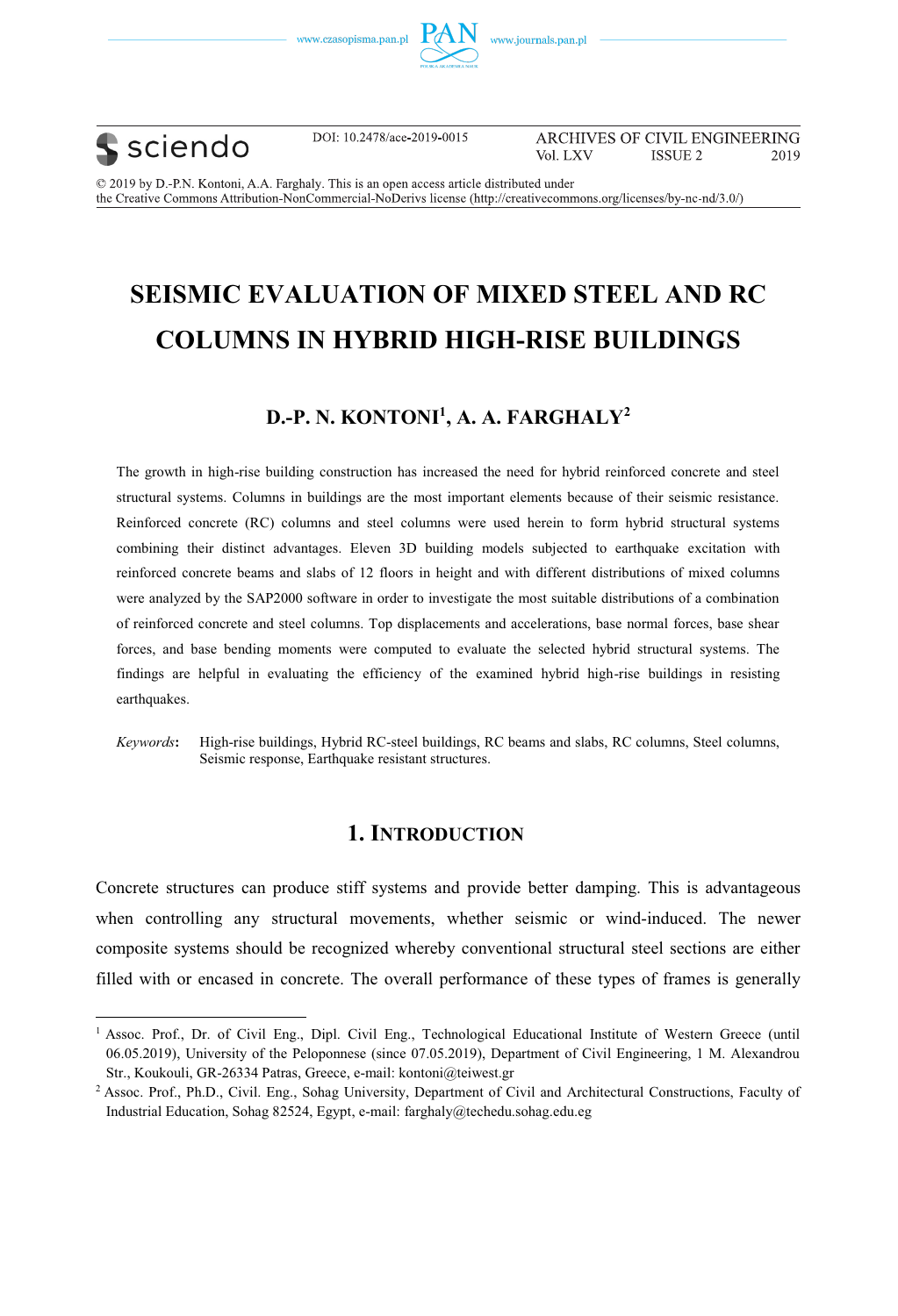

#### 4 D.-P.N. KONTONI, A.A. FARGHALY

better than either of what the constituent parts could offer individually. The more mass a building has, the more force it develops under seismic ground motion and, hence, acceleration. The performance of any building during an earthquake is largely a function of design rather than only materials used in construction. In the "strong column"/"weak beam" earthquake resistant design approach, a weak point is purposefully placed in the beam near the column. As the building racks and stresses build up, the "weak point" goes plastic and prevents more damage to the joint. The beam still remains connected to the column, though it can rotate a considerable amount without damaging the connection. Therefore, the strong column/weak beam design allows engineers to essentially place a "fuse" in their structures which will "blow" when it becomes overloaded.

Elnashai and Broderick (1994) [1] studied experimentally the behavior of partially encased composite beam-columns under the combined effects of earthquake and axial loads in a series of cyclic and pseudo-dynamic tests, and their excellent performance was demonstrated, and thus their applicability to the earthquake-resistant design of multi-storey structures was reaffirmed.

Shanmugam and Lakshmi (2001) [2] reviewed the behavior of steel-concrete composite columns with emphasis on experimental and analytical work accounting for the effects of local buckling, bond strength, seismic loading, confinement of concrete, and secondary stresses.

Chan (2001) [3] presented a computer-based optimization technique for the design of tall hybrid mixed steel and concrete buildings.

Hadianfard et al. (2012) [4] investigated the behavior of steel columns subjected to blast loading and proved that the column sections and their elastic-plastic properties and boundary conditions are very important in resisting blast loading.

Esmaeili et al. (2013) [5] studied the seismic behavior of dual structural systems in forms of steel moment-resisting frames accompanied with either reinforced concrete shear walls or with concentrically braced frames, and showed that the system based on steel moment-resisting frames accompanied with reinforced concrete shear walls has a higher ductility and response modification factor and has more advantages over the other.

Cao et al. (2013) [6] studied experimentally full-scale simply supported steel sheeting-styrofoamconcrete composite sandwich slabs with different shear connectors and concluded that the longitudinal slippery is limited and therefore these new composite sandwich slabs have high sagging bending resistance and good ductility.

Kvedaras et al. (2015) [7] studied thin-walled steel tubes filled with concrete beams and their effect on increasing the bending capacity of the sections and presented a method for design which was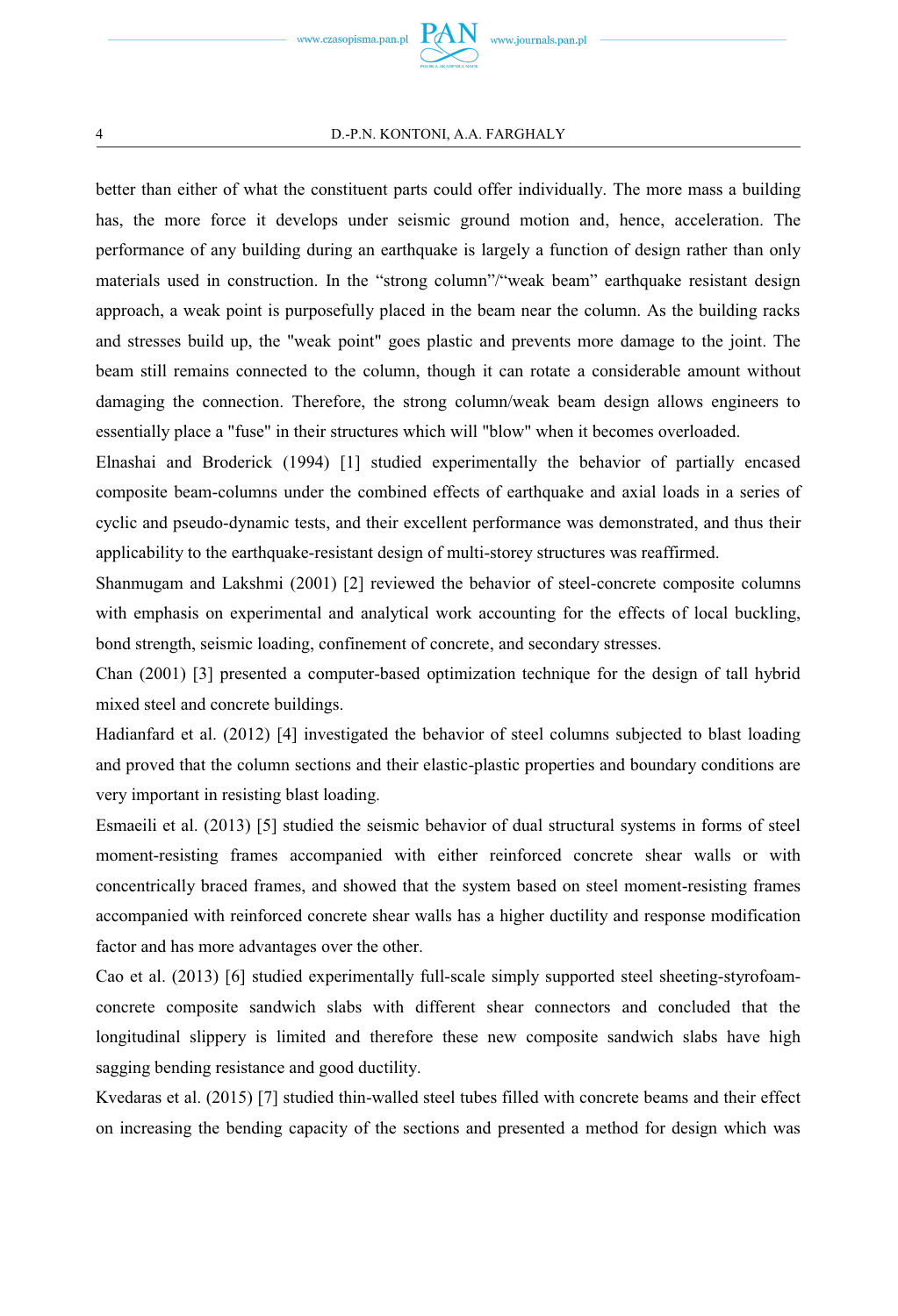

found to be in good agreement with the results of the carried out experimental, numerical, and theoretical investigations.

Xiao et al. (2017) [8] presented an experimental study on the behavior of concrete-encased composite columns with multi-separate steel sections subjected to axial and eccentric loads and the test results indicated that full composite action between the concrete and the steel sections can be achieved even though the steel sections do not connect with one another.

Buyuktaskin (2017) [9] analyzed (through FEM) and compared two multi-storey steel buildings subjected to earthquake excitation, one with eccentrically steel braced frames and the other with core and shear walls, and concluded that the dual system decreased construction costs by 34% when compared to the multi-storey steel building.

The development in high-rise construction has increased the demand for innovative structural design solutions in which hybrid reinforced concrete and steel configurations are used.

Bompa and Elghazouli (2014) [10] examined the load transfer mechanisms in hybrid structural systems consisting of steel columns connected to reinforced concrete beams by means of embedded shear-keys which are directly welded to the steel columns and fully embedded in the reinforced concrete beams, with a focus on the development of improved assessment and design procedures.

Bompa and Elghazouli (2015) [11] examined experimentally the shear transfer mechanisms and ultimate behavior of hybrid systems consisting of reinforced concrete beams connected to structural steel columns and proposed modifications to the existing analytical approaches for conventional reinforced concrete elements in order to provide a reliable evaluation of the ultimate shear capacity of such hybrid systems.

Bompa and Elghazouli (2016) [12] investigated the structural performance of hybrid members consisting of reinforced concrete flat slabs (both with and without shear reinforcement) connected to steel columns by means of fully integrated shear-heads.

Moharram et al. (2017, 2018) [13,14] investigated experimentally and numerically the inelastic behavior of hybrid structural assemblages consisting of reinforced concrete (RC) beams connected to steel columns by means of fully embedded shear-keys.

This paper investigates the ability of mixed reinforced concrete (RC) and steel columns in hybrid high-rise buildings to resist earthquakes by combining the most effective elements of the buildings, such as columns with different kinds of materials (RC or steel), and with different distributions to show which model is more suitable for earthquake resistance, where the judgment of the hybrid model decision is based on the values of top lateral displacements, top accelerations, base shear forces, base bending moments, and total weight of the buildings. The RC and steel columns were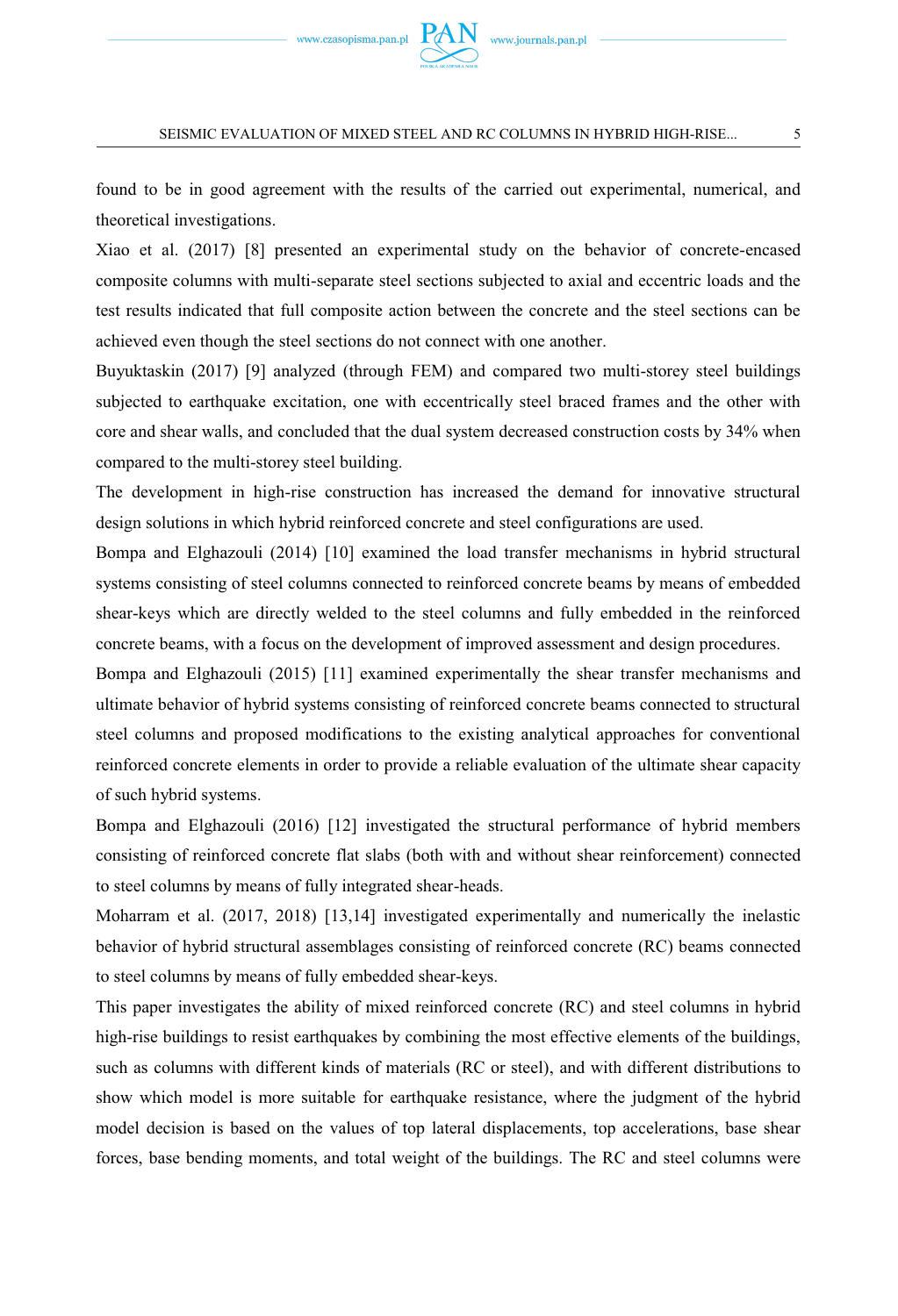



distributed as to best be prepared for earthquake resistance, minimize its destructive effects, and judge the efficiency of the presented hybrid structural systems.

### 2. MODEL DESCRIPTIONS **2. MODEL DESCRIPTIONS**

Eleven 12-storey 3D building models (with each floor measuring 3m in height) were analyzed to show the efficiency of hybrid structural systems composed of reinforced concrete beams and slabs, as well as reinforced concrete and steel columns. The basic model was designed to have a square floor plan to neglect the effects of torsion, RC-type columns were chosen as the square crosssection ones, steel columns were chosen as B.F.I.B. (Broad Flange I-Beam, with the width of each flange nearly equal to the depth in the cross-section) to reduce the effects of the stiffening of the model in the depth direction of the I-beam. All models were analyzed by the SAP2000 software [15], the beams and columns were modeled as frame elements (with each element carrying both normal and shear force and a bending moment), and slabs as shell elements with fixed boundary conditions (to transmit the loads from the slabs to the beams).

Figure 1 shows the different distributions of RC and steel columns in the eleven different building models, where the beams and slabs are of the RC type for all models. Figure 1(a) represents the control model (consisting of RC square cross-section columns) against which every other model will be compared. Figure 1(b) represents a model of RC columns inside and steel columns distributed along the perimeter of the model. Figure 1(c) represents a model with all columns steel except the center column which is RC. Figure 1(d) shows a model with x-shape in-plane distribution of steel columns among the rest RC columns. Figure 1(e) shows a model with all steel columns. Figure 1(f) represents a model with inner steel columns and with RC columns distributed along the perimeter of the model. Figure  $1(g)$  shows RC columns along the perimeter and the center with steel columns distributed around the center of the model. Figure 1(h) represents a model with an x-shape in-plane distribution of RC columns among the remaining steel columns. Figure 1(i) shows a staggered distribution of both RC and steel columns. Figure  $1(i)$  represents a model with composite columns (steel B.F.I.B. columns encased in RC). Figure 1(k) shows a model with steel B.F.I.B. columns with staggered webs directions (one in the x-direction and the other in the ydirection) to avoid the effect of one direction web and not stiffen the model in one direction only (the web's direction).

Table 1 shows the properties of the members (SAP2000 elements) used in each building model.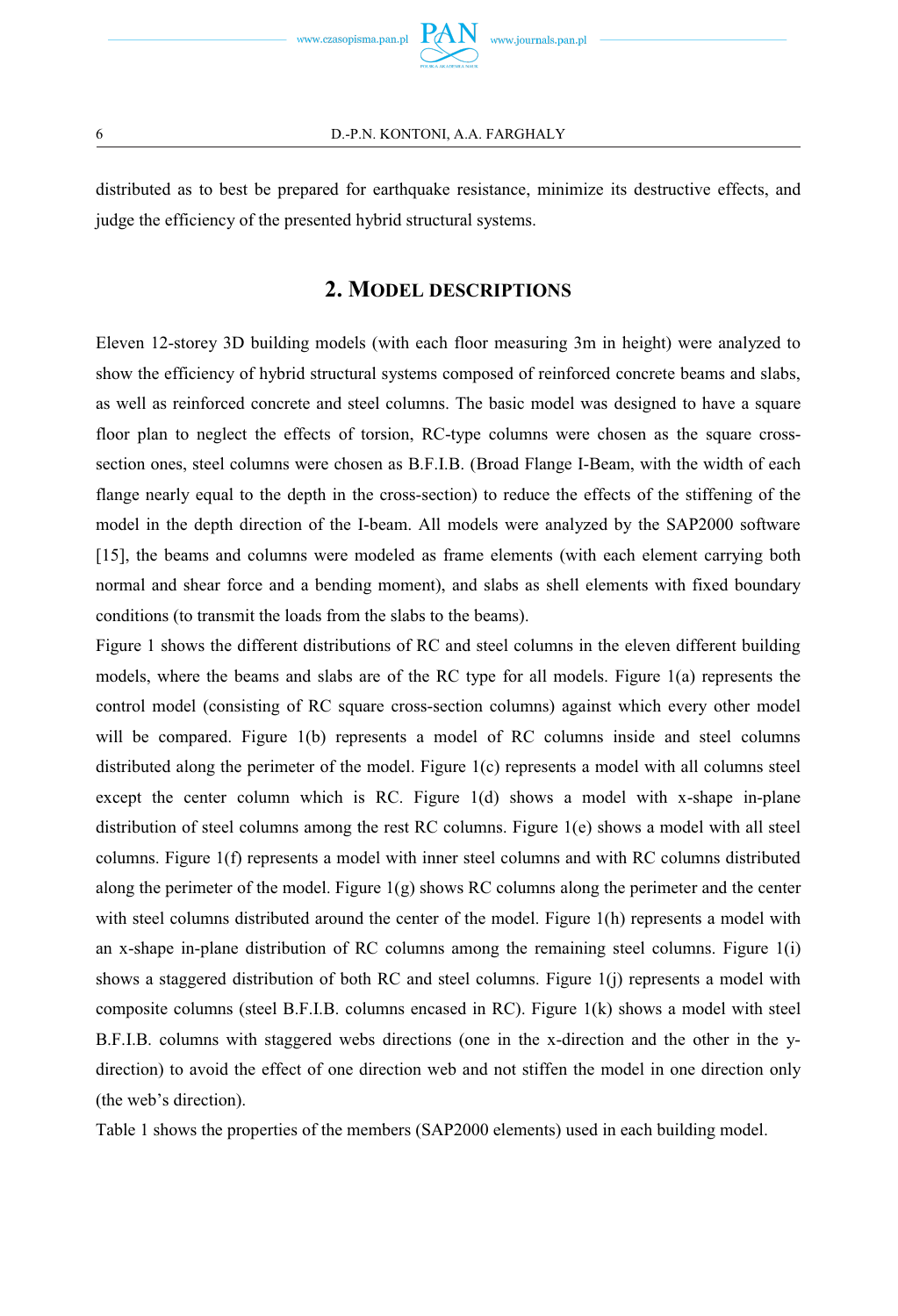

The Egyptian Codes of Practice for loading (ECP-201) [16] for Reinforced Concrete (ECP-203) [17] and for Steel Construction (ECP-205) [18] were adhered to.

A live load for a residential building of 2 kN/m<sup>2</sup> is used, while the distributed load on the beams is equal to 4.8 kN/m. The earthquake example applied here was the El-Centro earthquake with an accelerogram as shown in Figure 2, with maximum ground acceleration equal to 0.322g and exposure angle equal to 45°.



(c) One center RC and outer steel columns (outer 2). (d) X-shape distribution of steel columns (x-steel).

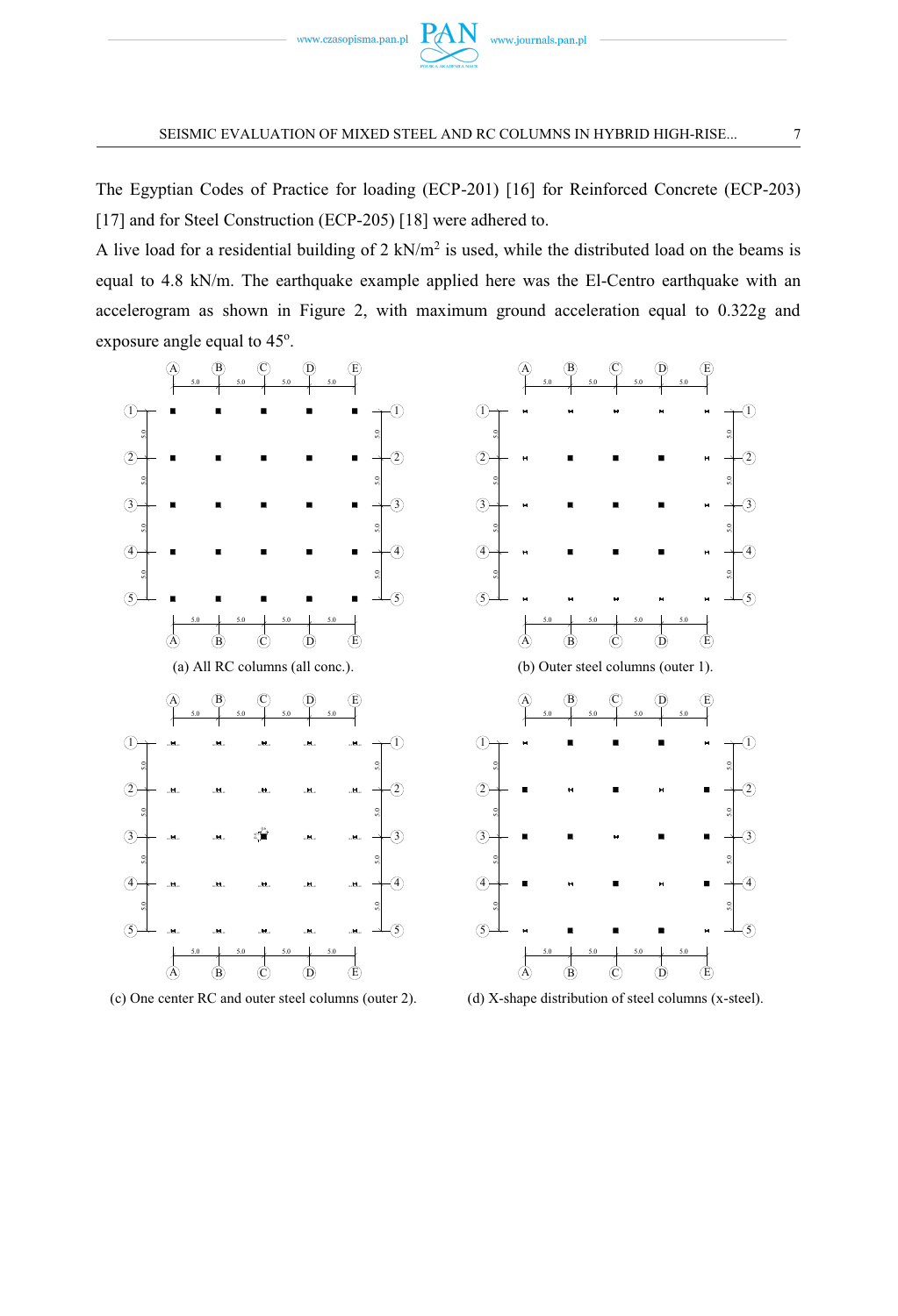







(h) X-shape distribution of RC columns (x-conc.).

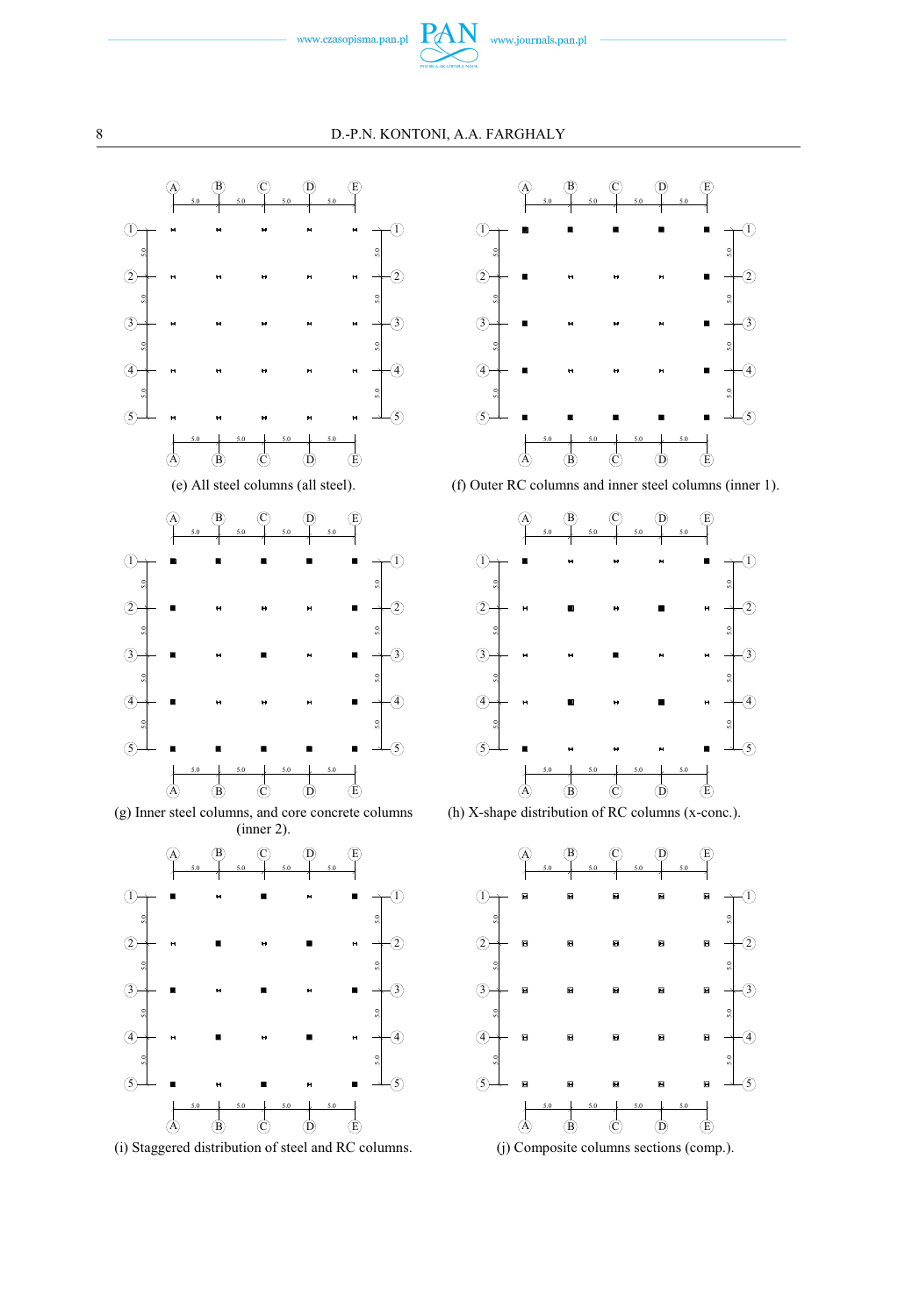



(k) Staggered distribution of steel columns.

Fig. 1. The different distributions of columns in the eleven building models.

| Element         | $\gamma$<br>$(kN/m^3)$ | Dimension<br>(mm)                     | Reinforcement                             | E<br>(kN/m <sup>2</sup> ) | $S_{u}$<br>(ultimate)<br>strength)<br>(kN/m <sup>2</sup> ) | $S_{v}$<br>(yield<br>strength)<br>(kN/m <sup>2</sup> ) |
|-----------------|------------------------|---------------------------------------|-------------------------------------------|---------------------------|------------------------------------------------------------|--------------------------------------------------------|
| RC<br>Column    | 25                     | 600x600                               | $22\phi16$ mm                             | $18x10^6$                 |                                                            |                                                        |
| Beam            | 25                     | 250x600                               | $4\phi16$ mm Upper<br>and<br>3¢12mm Lower | $18x10^6$                 |                                                            |                                                        |
| Slab            | 25                     | thick. 120                            | Mesh<br>$6\phi10mm/m'$                    | $18x10^6$                 |                                                            |                                                        |
| Steel<br>Column | 78.2                   | $-300$<br>14<br>$rac{1}{2}$<br>$-300$ |                                           | 200x10 <sup>6</sup>       | $400x10^3$                                                 | $250x10^3$                                             |

Table 1. Properties of the building models



Fig. 2. The El-Centro earthquake accelerogram.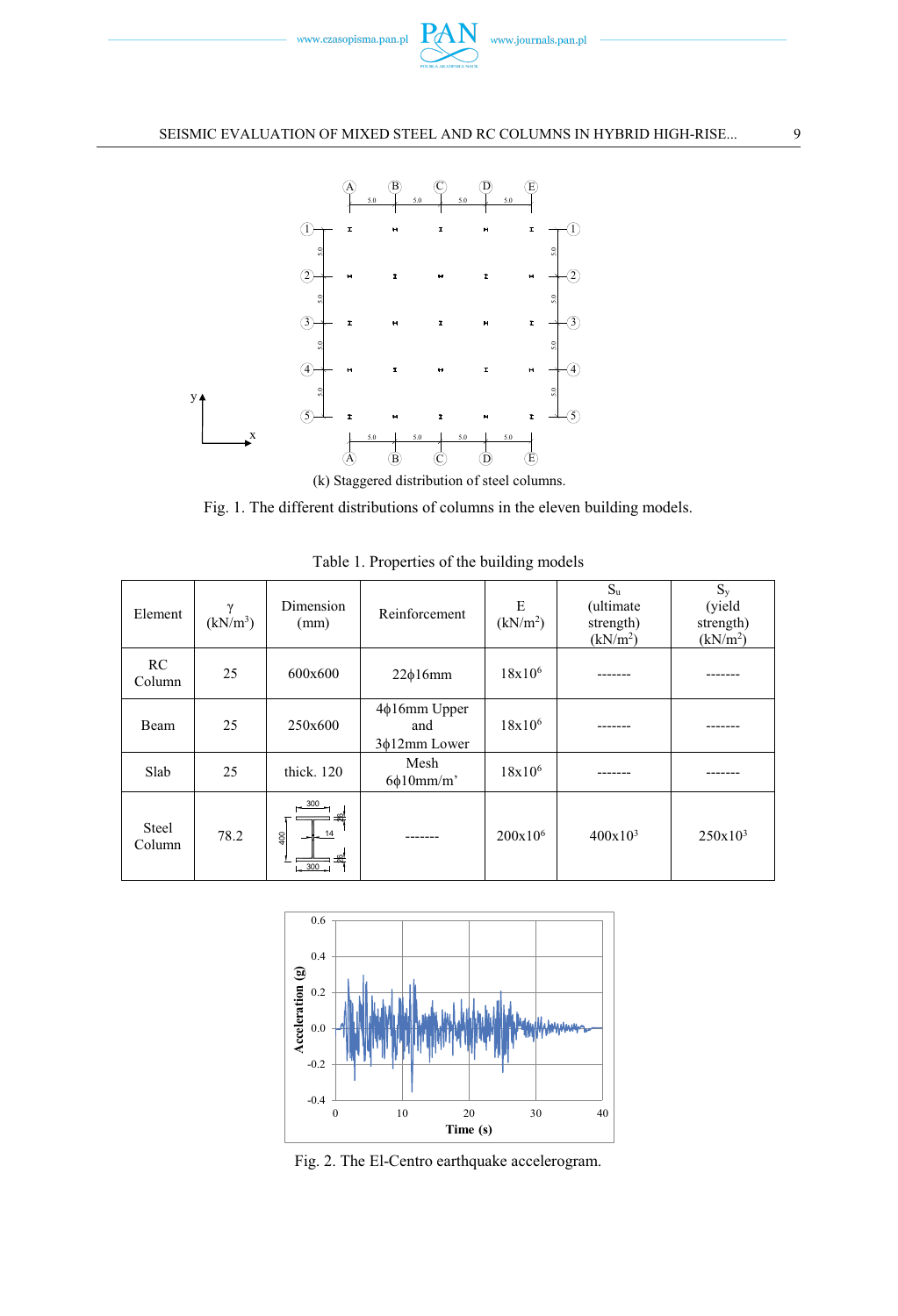

## **3. RESULTS AND DISCUSSION**

In total, the eleven 12-storey 3D building models (with each floor measuring 3m in height) present in Figure 1 were analyzed via SAP2000 to show the efficiency of dual hybrid structural systems composed of reinforced concrete beams and slabs, as well as reinforced concrete and steel columns. Top displacements and accelerations, base normal forces, base shear forces, and base bending moments were computed to evaluate the chosen structural systems, and the time history maximum values are presented herein.

Figure 3 shows the top lateral displacements in the x- and y- directions for different distributions of columns across the various models. The lateral top displacements in the x-direction have larger values in the cases of: "all RC" columns, the "outer 1", the x-shape distributed steel columns (among RC ones), the composite columns, and the staggered mixed columns, all due to the heavier weight of all these models, while the rest of the cases are nearly equal, except for the case of the staggered steel column model, where the lowest displacement was recorded because of the high stiffness of the model due to the staggered webs of B.F.I.B. in both directions and the lower weight of the model.

The lateral top displacements in the y-direction have maximum values in the cases of: all RC columns, the "outer 2", all steel columns (unidirectional webs: all webs are in the x-direction, and the y-direction is the weak web axis), and the composite columns. The smaller values of the lateral y-direction displacements are seen in cases "outer 1", "inner 1", and "inner 2", because the webs of steel columns are in the x-direction and the number of steel columns is higher than that of the RC columns. The lateral top displacements in the y-direction for the x-shape distributed steel or x-shape distributed RC column cases are nearly equal, indicating the effect of the mixed system between RC and steel columns in both distribution and their overall number. Finally, the top displacements in the y-direction for staggered mixed (steel and RC) columns and staggered steel columns are nearly equal, which means that the effect of stiffening the model with steel and RC columns is equal in the y-direction since the steel columns are directed in such a way as to give a similar effect in the ydirection as that of the RC columns in the model.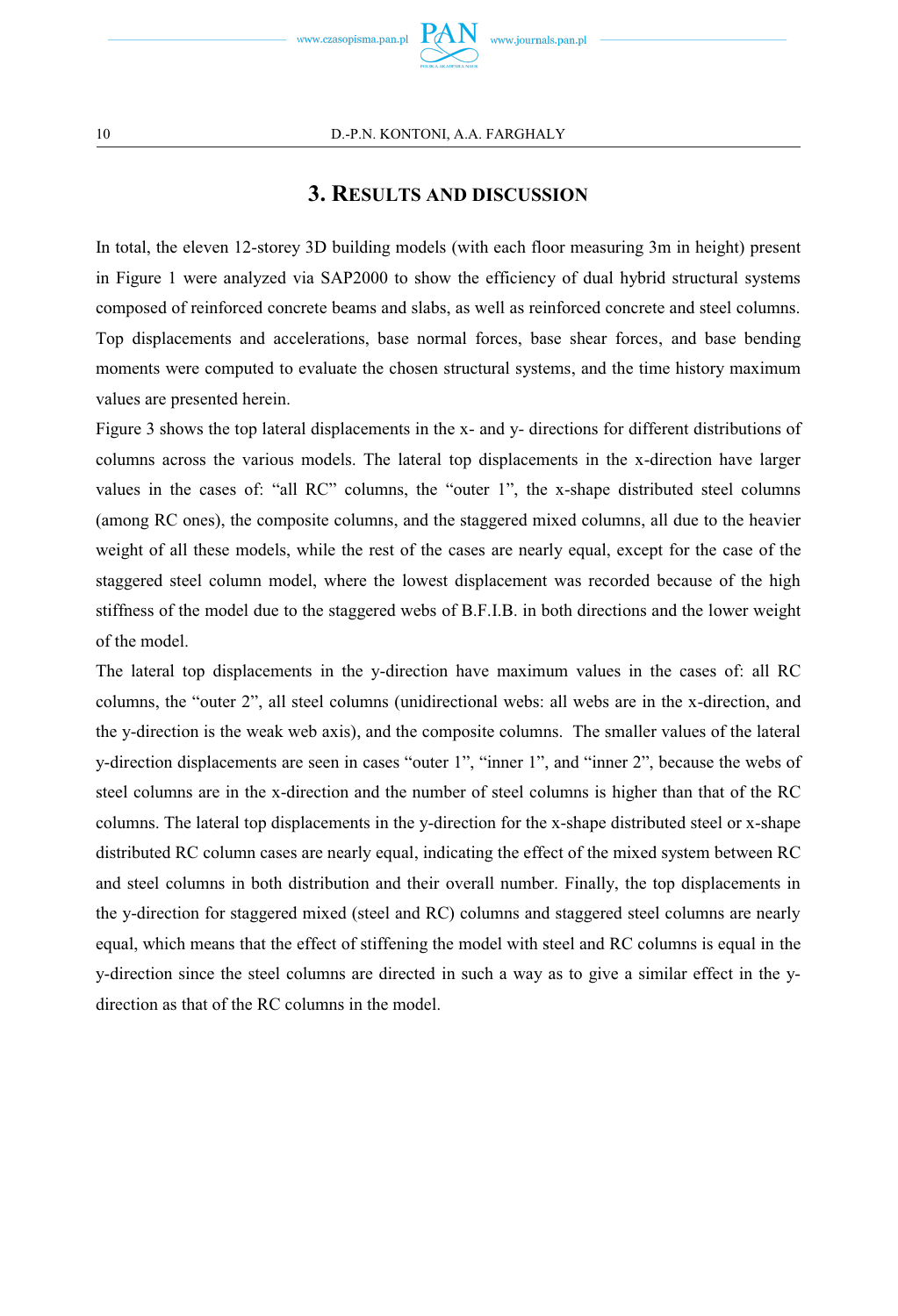



Fig. 3. Top lateral displacements in the x- and y-directions for different distributions of columns.

Figure 4 represents the top accelerations in the x- and y-directions for different distributions of the columns in the building models. The top y-acceleration is less than the top x-acceleration for all models except for composite and "all RC" columns models. The high values of acceleration demonstrate the high stiffness of the model. The stiffness is higher in composite section columns than in all RC columns in both the x- and y-directions. The x-direction acceleration shows similar values for almost all models, while in the steel staggered column model the lowest value (reduced by almost 1.2 times when comparing to the rest of the models) was recorded. For y-direction acceleration, the "outer 2" and "all steel" cases show similar behavior, the "outer 1", "inner 1", "inner 2", and staggered models show similar behavior, and both the x-shape distributed steel and RC columns show roughly similar behavior.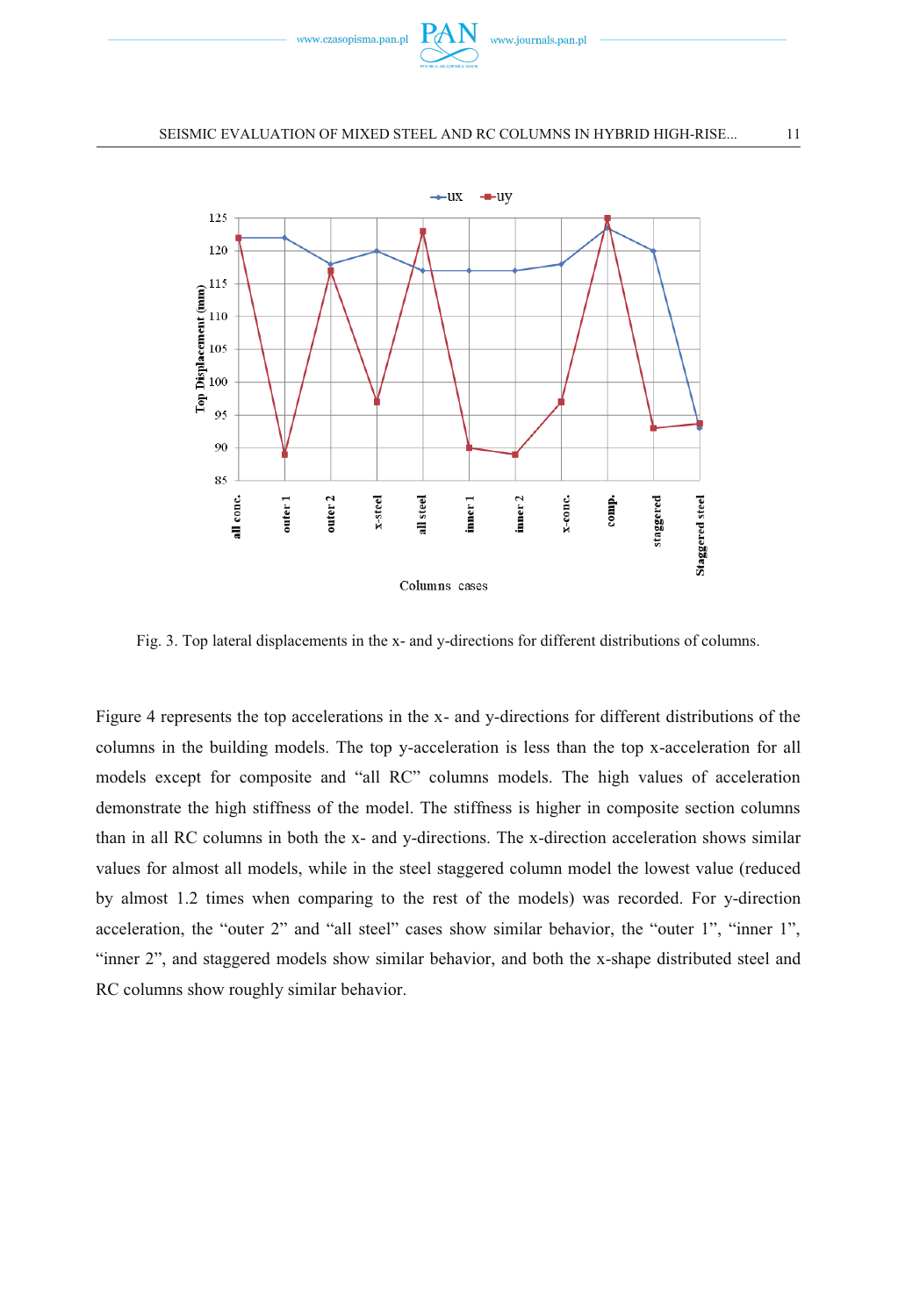

#### 12 D.-P.N. KONTONI, A.A. FARGHALY



Fig. 4. Top accelerations in the x- and y-directions for different distributions of columns.

Figure 5 shows the base normal forces for different distributions of the columns across the building models. The greatest value of normal force is seen in the case of the composite column model (where the columns carry 1.15 more than the RC columns), and the lowest value of normal force is in the staggered steel case (1.13 lower than the RC column cases). The "outer 2" and "all steel" model cases are 1.06 times lower than the RC column model.

Figure 6 represents the base shear forces in the x- and y-directions for models with different distributions of the columns in the building models. The base shear forces in the y-direction are lower than the corresponding values in the x-direction (since the strong axes of the B.F.I.B. web steel sections are in the x-direction), the higher values of the base shear force are seen in the cases of "all RC" and composite columns; most base shear force values in the y-direction are close, but in the case of "all steel" columns, the base shear force shows the lowest value, and, in most cases, the ratios between the base shear and the "all RC" and composite column cases equal nearly 1.6 and 1.8, respectively. The base shear in the x-direction is larger than in the y-direction for different the distributions of columns, though most cases show comparable values, except in the "all RC" and composite column cases, where the ratios between the mean values of the base shear force in the xdirection and the "all RC" and composite columns are nearly 1.13 and 1.3, respectively. The "all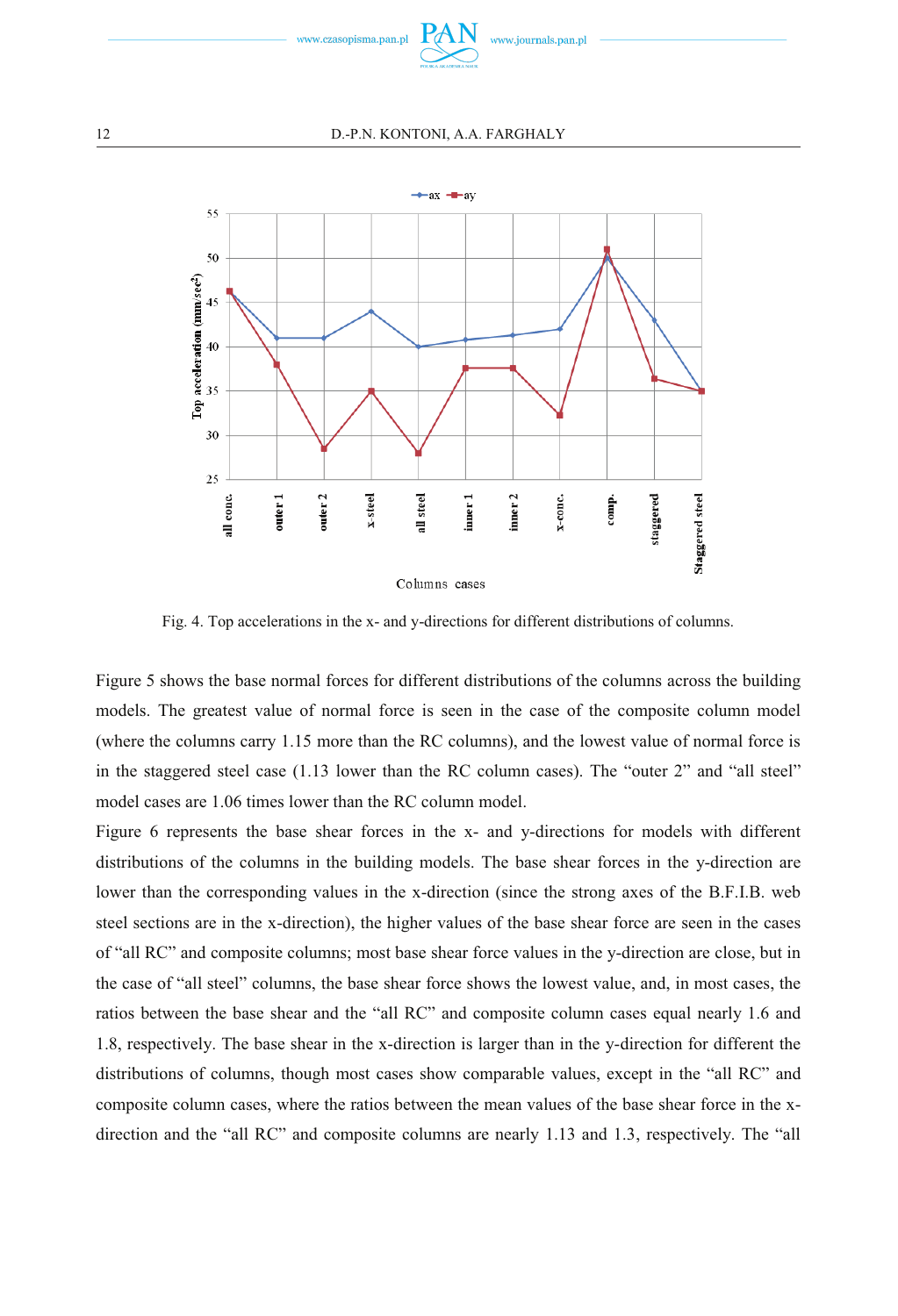

RC" and "composite" column cases represent the highest values of base shear forces in both the xand y-directions.

Figure 7 represents the base bending moments in the x- and y-directions for models with different distributions of the columns. Bending moment  $M_x$  is less than  $M_y$  for all cases of columns distributions. The bending moments in the x-direction for "outer 2" and "all steel" cases record the lower values (the low ability of these configuration cases to resist earthquake loads), while for "all RC" and "composite" cases the bending moments record higher values. The bending moments in the y-direction for all distribution patterns are rather close, except for the "all RC" and "composite" column cases, where the ratios between most cases and the "all RC" and "composite" cases are equal to almost 1.1 and 1.5, respectively.



Fig. 5. Base normal forces for different distributions of columns.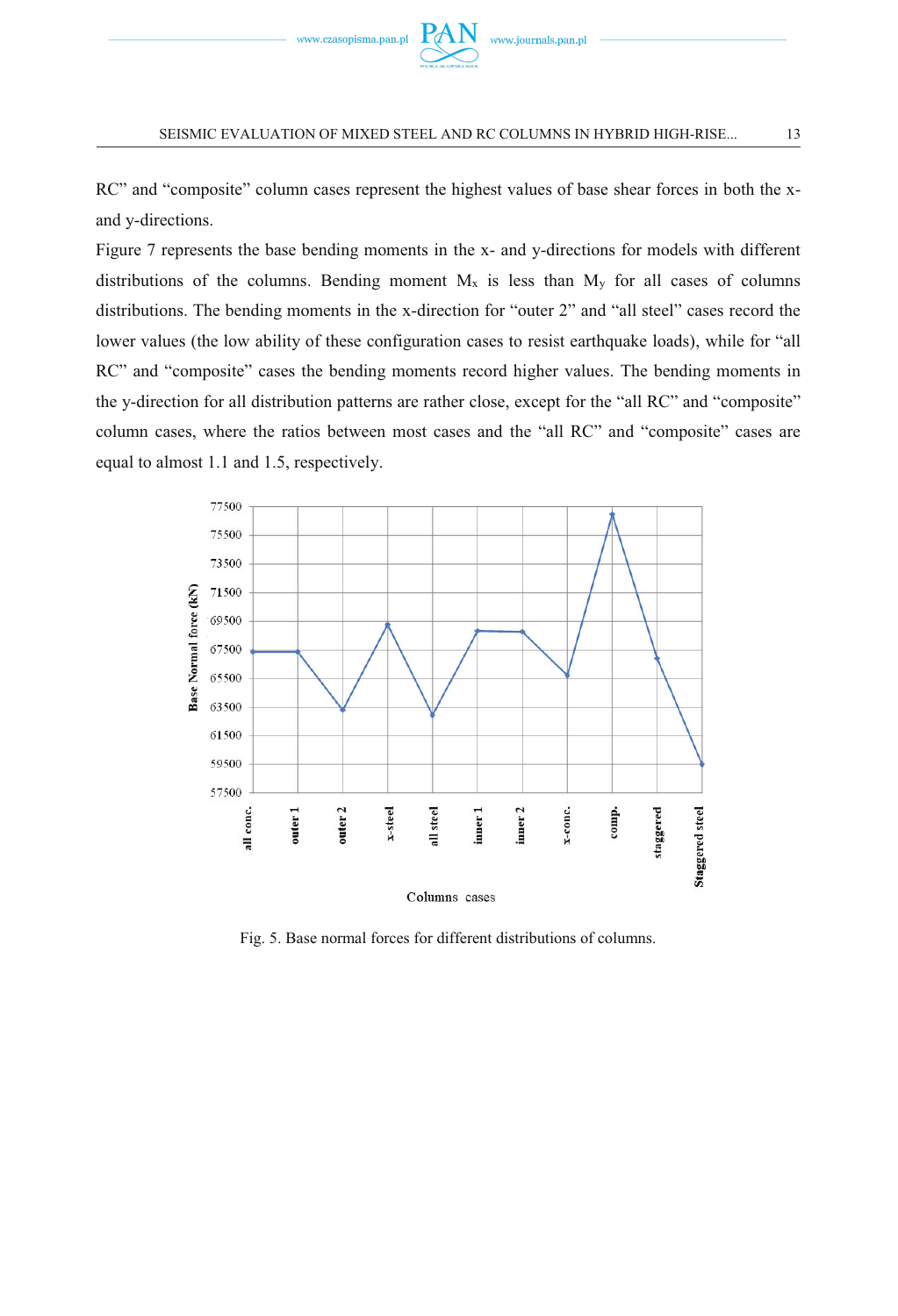

#### 14 D.-P.N. KONTONI, A.A. FARGHALY



Fig. 6. Base shear forces in the x- and y-directions for different distributions of columns.



Fig. 7. Base bending moments in the x- and y-directions for different distributions of columns.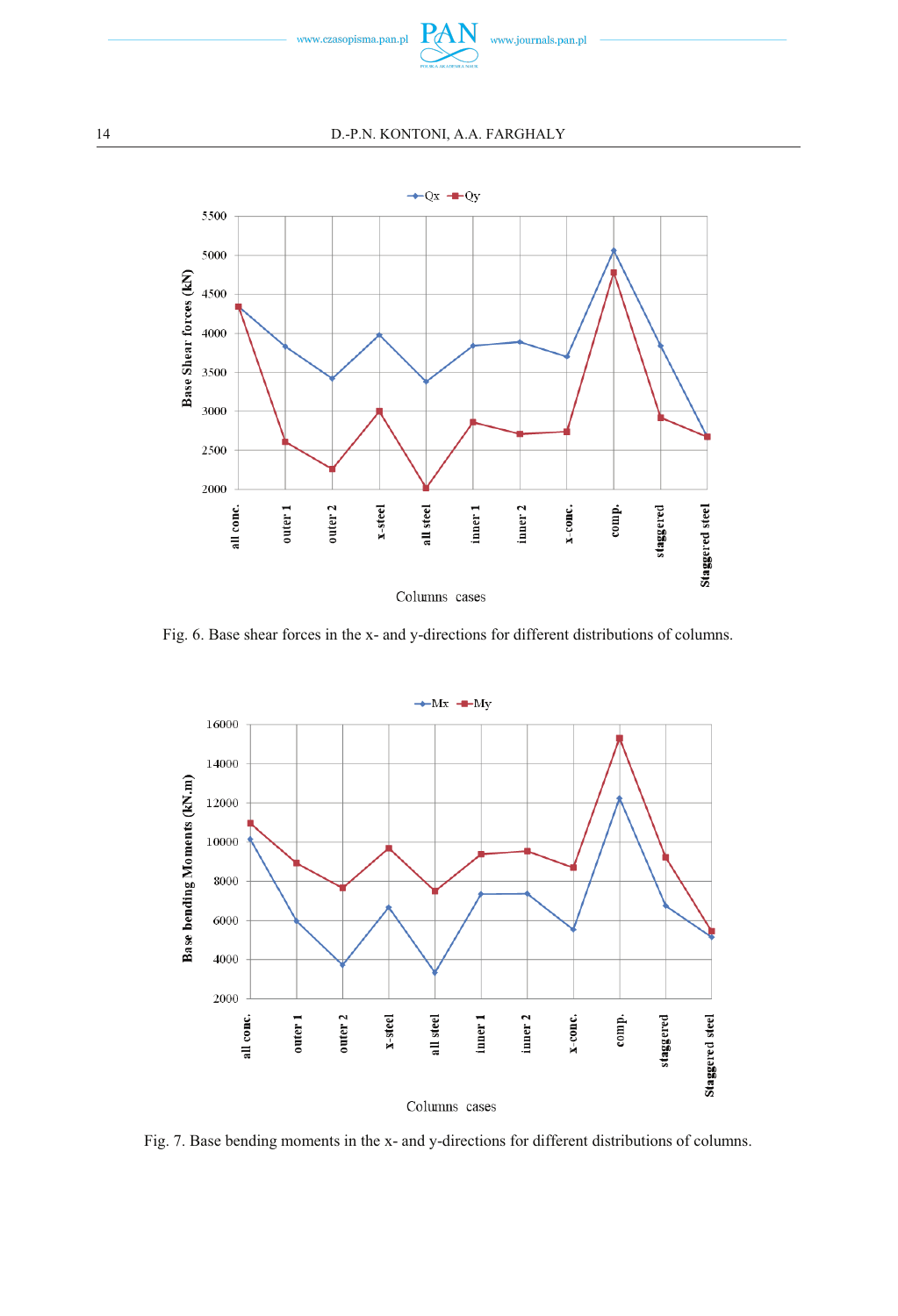

# **4. CONCLUSIONS**

The development of high-rise building construction has increased the need for structural design solutions in which hybrid steel and reinforced concrete distributions are used. In this paper, various arrangements of reinforced concrete columns and steel columns were used to form hybrid structural systems combining their distinct advantages.

Three-dimensional high-rise building models consisting of reinforced concrete slabs and beams, and having various mixed steel and reinforced concrete column distributions were subjected to earthquake excitation and then analyzed via the SAP2000 software in order to investigate the most suitable arrangement of mixed steel and reinforced concrete columns. Eleven 3D building models with RC beams and slabs with various column distribution patterns (hybrid systems of mixed RC and steel columns with different arrangements) were investigated to study the seismic performance of these models.

In order to properly judge these hybrid systems, the models were subjected to an earthquake and the top lateral displacements, top lateral accelerations, base normal forces, base shear forces, and base bending moments were computed, and comparisons were made between the control case (all RC columns) and the different configuration cases of mixed RC and steel columns. The following conclusions can be drawn:

- Differential and irregular vertical displacements in the same plane in the case of RC with steel columns at the same floor level (related to different column material response under seismic load) may cause a redistribution of forces in the structural components.
- RC columns provide more of the damping effect than steel ones.
- Vaccination of a reinforced concrete column system with steel columns is useful in raising the efficiency of seismic resistance of reinforced concrete structures.
- The effect of the light weight of steel columns used in building models helps to reduce the seismic response of hybrid RC buildings.
- A hybrid system of mixed RC and steel columns is helpful in supporting structures found in seismic zones.
- RC and composite section columns give the maximum base shear forces and base bending moments.
- Steel columns give the minimum base shear forces and base bending moments.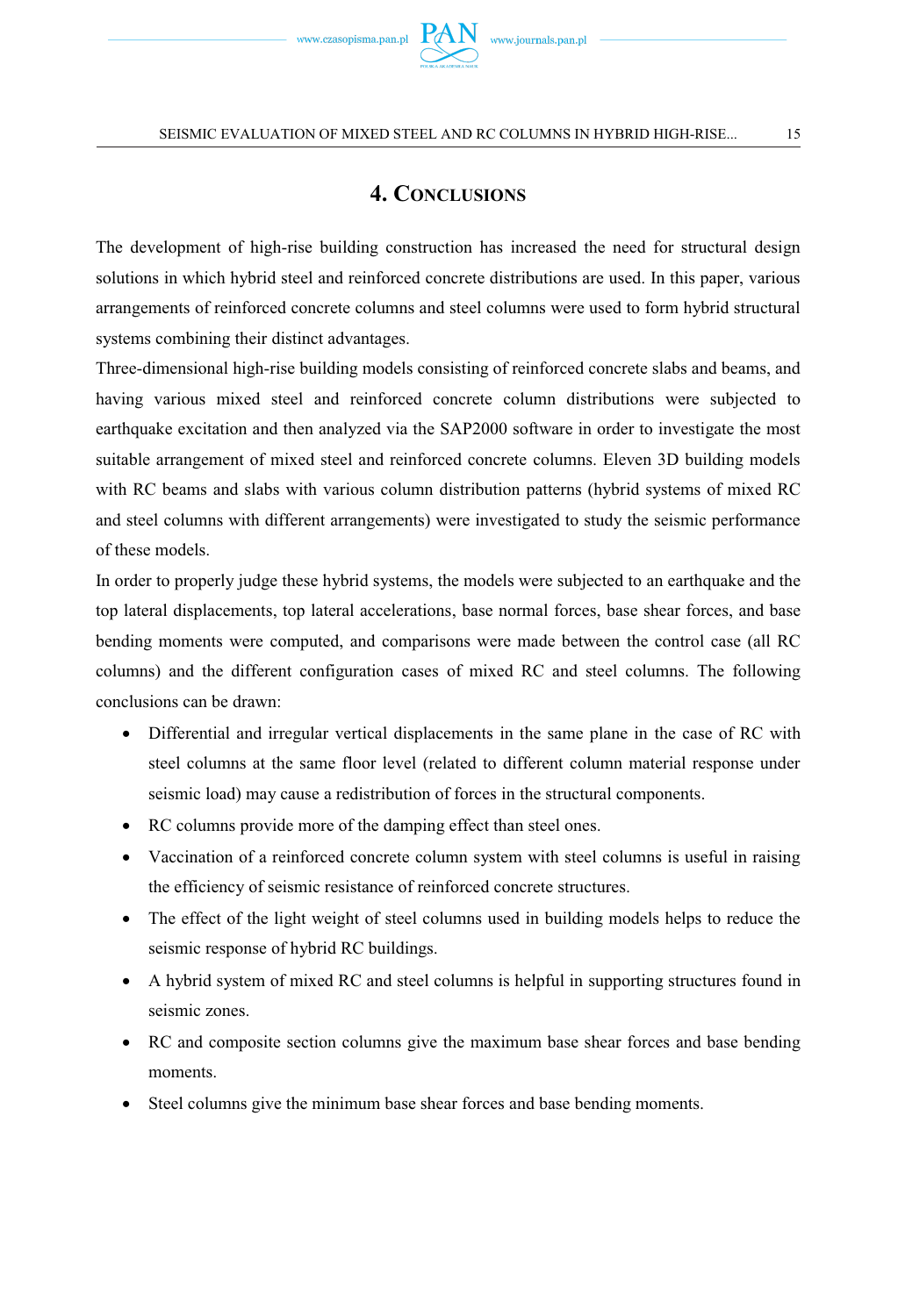www.czasopisma.pan.pl

- 1. A. S. Elnashai, B. M. Broderick, "Seismic Resistance of Composite Beam-Columns in Multi-Storey Structures", Part 1: Experimental Studies. Journal of Constructional Steel Research 30(3): 201-229, 1994. DOI: https://doi.org/10.1016/0143-974X(94)90001-9.
- 2. N. E. Shanmugam, B. Lakshmi, "State of the art report on steel-concrete composite columns", Journal of Constructional Steel Research 57(10): 1041–1080, 2001. DOI: https://doi.org/10.1016/S0143-974X(01)00021- 9.
- 3. C.-M. Chan, "Optimal lateral stiffness design of tall buildings of mixed steel and concrete construction", The Structural Design of Tall and Special Buildings, 10(3): 155–177, 2001. DOI: https://doi.org/10.1002/tal.170.
- 4. M. A. Hadianfard, A. Farahani, A. B-Jahromi, "On the effect of steel columns cross sectional properties on the behaviours when subjected to blast loading", Structural Engineering and Mechanics 44(4): 449-463, 2012. DOI: https://doi.org/10.12989/sem.2012.44.4.449.
- 5. H. Esmaeili, A. Kheyroddin, M. A. Kafi, H. Nikbakht, "Comparison of nonlinear behavior of steel moment frames accompanied with RC shear walls or steel bracings", The Structural Design of Tall and Special Buildings 22(14): 1062–1074, 2013. DOI: https://doi.org/10.1002/tal.751.
- 6. P. Z. Cao, Y. F. Lu, K. Wu, "Experimental research on sagging bending resistance of steel sheeting-styrofoamconcrete composite sandwich slabs", Steel and Composite Structures 15(4): 425-438, 2013. DOI: http://dx.doi.org/10.12989/scs.2013.15.4.425.
- 7. A.K. Kvedaras, G. Sauciuvenas, A. Komka, E. Jarmolajeva "Analysis of behaviour for hollow/solid concretefilled CHS steel beams", Steel and Composite Structures 19(2): 293–308, 2015. DOI: https://doi.org/10.12989/scs.2015.19.2.293.
- 8. C. Xiao, F. Deng, T. Chen, Z. Zhao, "Experimental study on concrete-encased composite columns with separate steel sections", Steel and Composite Structures 23(4): 483-491, 2017. DOI: https://doi.org/10.12989/scs.2017.23.4.483.
- 9. A. H. A. Buyuktaskin, "A study on the comparison of a steel building with braced frames and with RC walls", Earthquakes and Structures 12(3): 263-270, 2017. DOI: https://doi.org/10.12989/eas.2017.12.3.263.
- 10. D. V. Bompa, A. Y. Elghazouli, "Force Transfer Mechanisms between Steel Columns and RC Beams by means of Shearkeys", Proceedings of Eurosteel 2014: 7th European conference on steel composite structures, Naples, Italy, 10-12 September, Paper No. 03-476, pp. 1-6, 2014.
- 11. D. V. Bompa, A. Y. Elghazouli, "Ultimate shear behaviour of hybrid reinforced concrete beam-to-steel column assemblages", Engineering Structures 101: 318–336, 2015. DOI: http://dx.doi.org/10.1016/j.engstruct.2015.07.033.
- 12. D. V. Bompa, A. Y. Elghazouli, "Structural performance of RC flat slabs connected to steel columns with shear heads", Engineering Structures 117: 161–183, 2016. DOI: https://doi.org/10.1016/j.engstruct.2016.03.022.
- 13. M. I. Moharram, D. V. Bompa, A. Y. Elghazouli, "Experimental and Numerical Assessment of Mixed RC Beam and Steel Column Systems", Journal of Constructional Steel Research 131: 51–67, 2017. DOI: https://doi.org/10.1016/j.jcsr.2016.12.019.
- 14. M. Moharram, D. Bompa, and A. Elghazouli, "Inelastic Assessment of Hybrid RC Beams to Steel Column Configurations Using Structural Steel Shear-Keys", In: Hordijk D., Luković M. (eds), High Tech Concrete: Where Technology and Engineering Meet (Proceedings of the 2017 fib Symposium, held in Maastricht, The Netherlands, June 12-14, 2017), Springer, Cham, pp. 1336-1343, 2018. DOI: https://doi.org/10.1007/978-3- 319-59471-2\_154.
- 15. SAP2000® Version 17. Integrated Software for Structural Analysis and Design; Computers and Structures, Inc.: Walnut Creek, CA, USA; New York, NY, USA, 2015.
- 16. ECP-201. Egyptian Code of Practice for Calculating Loads and Forces in Structural Work and Masonry, ECP-201. Housing and Building National Research Center, Ministry of Housing, Utilities and Urban Planning, Cairo, Egypt, 2008.
- 17. ECP-203. Egyptian Code of Practice for Design and Construction of Reinforced Concrete Structures, ECPCS-203. Housing and Building National Research Center, Ministry of Housing, Utilities and Urban Planning, Cairo, Egypt, 2007.
- 18. ECP-205. Egyptian Code of Practice for steel construction, Load and Resistance Factor Design (LRFD), ECP-205. Housing and Building National Research Center, Ministry of Housing, Utilities and Urban Planning, Cairo, Egypt, 2008.